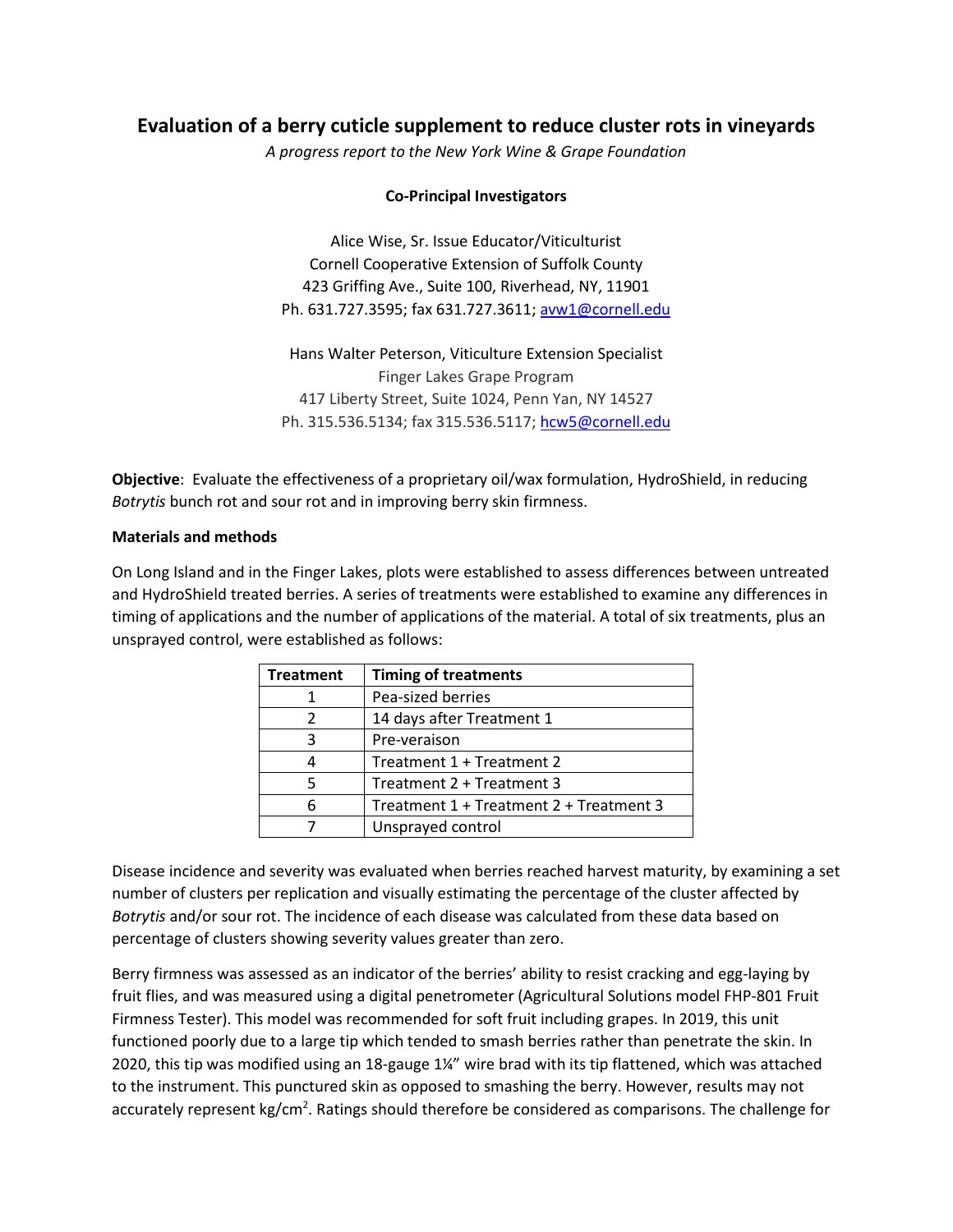2021 is finding a more accurate but affordable pressure testing unit. The Long Island Grape Research Advisory Committee has agreed to fund this.

*Long Island:* Plots were established in the LIHREC Sauvignon Blanc (18 panels, replicated plots) and Pinot Noir (3 panels, treatments not replicated). Vines were trained to a VSP system and were leaf pulled by hand to maintain airflow through the cluster zone. Sprays were directed at the cluster zone with a CO2 backpack sprayer using ~ 90 GPA water, 40 psi, 3 passes/side. HydroShield was applied @ 0.5% v/v solution using the treatments below.

# *Finger Lakes*

Plots were established at the FLGP's Teaching & Demonstration Vineyard on Seneca Lake. The trial was conducted on Riesling, a cultivar known for its susceptibility to cluster rots. Vines were trained using a VSP system, and had leaves pulled from the fruit zone to mimic commercial practices. We established four replicates of each treatment listed above, and collected data from two interior vines within each panel. The material was applied with a battery-powered backpack sprayer to the fruit zone, at a concentration of 0.5% by volume.

# **Results - Long Island**

The Sauvignon Blanc had very minor amounts of sour rot, thus only penetrometer readings were done. On the eastern side of the trellis, 5 berries were selected from the exposed side of the cluster. Five clusters/vine and 2 vines/treatment were evaluated for a total of 300 berries/treatment. While the results were not statistically significant, once again in 2020, differences between treated and untreated berries were detected from a sensory standpoint. Treated berries were much firmer. Therefore, the results below may reflect the unsuitability of this particular penetrometer for this experiment.

| <b>Treatment</b> | <b>Treatment timing</b> | Pressure <sup>1</sup><br>(kgf/cm <sup>2</sup> ) |
|------------------|-------------------------|-------------------------------------------------|
|                  | Pea size                | 1.70                                            |
|                  | 14 days later           | 1.95                                            |
| 3                | Pre-veraison            | 1.94                                            |
|                  | Pea size + 14 days      | 1.70                                            |
|                  | 14 days + pre-veraison  | 1.88                                            |
|                  | untreated               | 2.06                                            |

*Table 1. Penetrometer ratings, LIHREC Sauvignon Blanc, Sept. 28, 2020*

1 – Values are not significantly different at p=0.05.

In Pinot Noir, the treatments were not replicated. Rot ratings reflect sour rot only, there was no *Botrytis*. On the eastern side of the trellis, 5 berries were selected from the exposed side of the cluster. Five clusters/vine and 2 vines/treatment were evaluated with the penetrometer for a total of 50 berries/treatment. The single spray regimen appeared to have lower ratings compared to two and three sprays. . In addition, the berries in T3 were noticeably more difficult to remove from the cluster rachis. Sour rot was evaluated on 36 clusters/treatment. The results suggest decreasing sour rot with an increasing number of sprays. It could also reflect a higher efficacy with later spray timings. Unfortunately, an untreated replicate was not included in these demonstration plots.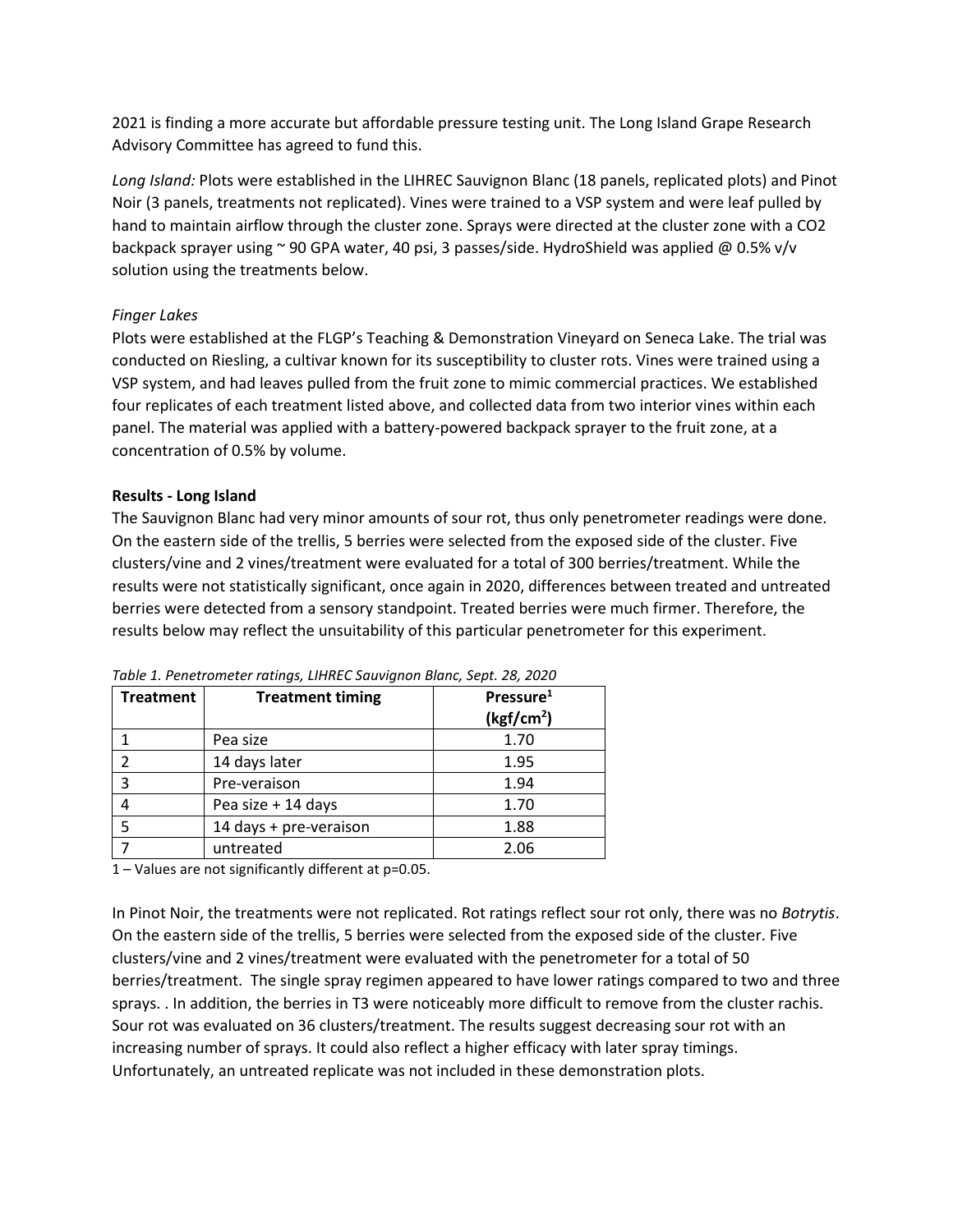| <b>Treatment</b> | <b>Timing</b>                        | <b>Pressure</b>        | Sour rot      |              |
|------------------|--------------------------------------|------------------------|---------------|--------------|
|                  |                                      | (kgf/cm <sup>2</sup> ) | Incidence (%) | Severity (%) |
|                  | Pea size                             | 1.87                   | 73.68         | 10.0         |
| $\mathfrak{p}$   | Pea size + 14 days                   | 2.11                   | 66.67         | 8.14         |
| 3                | Pea size + 14 days<br>+ pre-veraison | 2.12                   | 58.33         | 4.87         |

*Table 2. Penetrometer and sour rot ratings, LIHREC Pinot Noir, Sept. 21, 2020* 

### **Results – Finger Lakes**

We did not see any significant differences in *Botrytis* or sour rot incidence (percentage of clusters with any level of infection) or sour rot severity (the amount of infection per cluster), but we did see some difference in botrytis severity between some of the treatments (Table 3). As shown by the data, there was very little to no disease pressure to favor the development of botrytis or sour rot symptoms this past season, so these results need to be understood in that context.

*Table 3. Incidence and severity of botrytis and sour rot symptoms in Riesling, FLX Teaching & Demonstration Vineyard, October 6, 2020.*

| <b>Treatment</b> | <b>Botrytis</b><br><b>Incidence</b><br>(%) | <b>Botrytis</b><br>Severity*<br>(%) | <b>Sour Rot</b><br><b>Incidence</b><br>(%) | <b>Sour Rot</b><br><b>Severity</b><br>(%) |
|------------------|--------------------------------------------|-------------------------------------|--------------------------------------------|-------------------------------------------|
| $\mathbf 1$      | 10.6                                       | $1.2$ ab                            | 2.5                                        | 0.1                                       |
| $\mathcal{P}$    | 7.5                                        | $1.0$ ab                            | 3.1                                        | 0.2                                       |
| 3                | 6.9                                        | $1.4$ ab                            | 2.5                                        | 0.1                                       |
| $4$ (Trmt 1+2)   | 3.8                                        | 0.2<br>b                            | 2.5                                        | 0.2                                       |
| $5$ (Trmt 2+3)   | 1.3                                        | 0.1<br>b                            | 0.6                                        | 0.0                                       |
| $6$ (Trmt 1+2+3) | 5.6                                        | $1.0$ ab                            | 1.3                                        | 0.2                                       |
|                  | 13.8                                       | 2.2<br>a                            | 3.1                                        | 0.1                                       |

Results followed by the same letter are not statistically different from each other.

Penetrometer data was collected on 4 randomly selected berries from each of 10 clusters from each replicate. Using the same modified penetrometer unit as that used in Long Island, we did find differences between the treatments (Table 2). Some of the results fall in line with our expectations of a thicker, stronger cuticle layer with when more than one application of HydroShield is made. In the Finger Lakes, the two treatments with the highest pressure required to break the skin were the treatments where the material was applied at the two later timings and at all three. However, the unsprayed control was not statistically different from these two treatments either, so these results do not show anything conclusive about improved skin strength. In addition, while the control treatment's skin firmness was relatively higher than other treatments, it also had the highest amount of *Botrytis* incidence and severity. Again, the results from this year's trials need to be considered in the context of a lack of disease pressure, and therefore the presence or absence of disease was primarily due to this rather than any of the treatments we applied.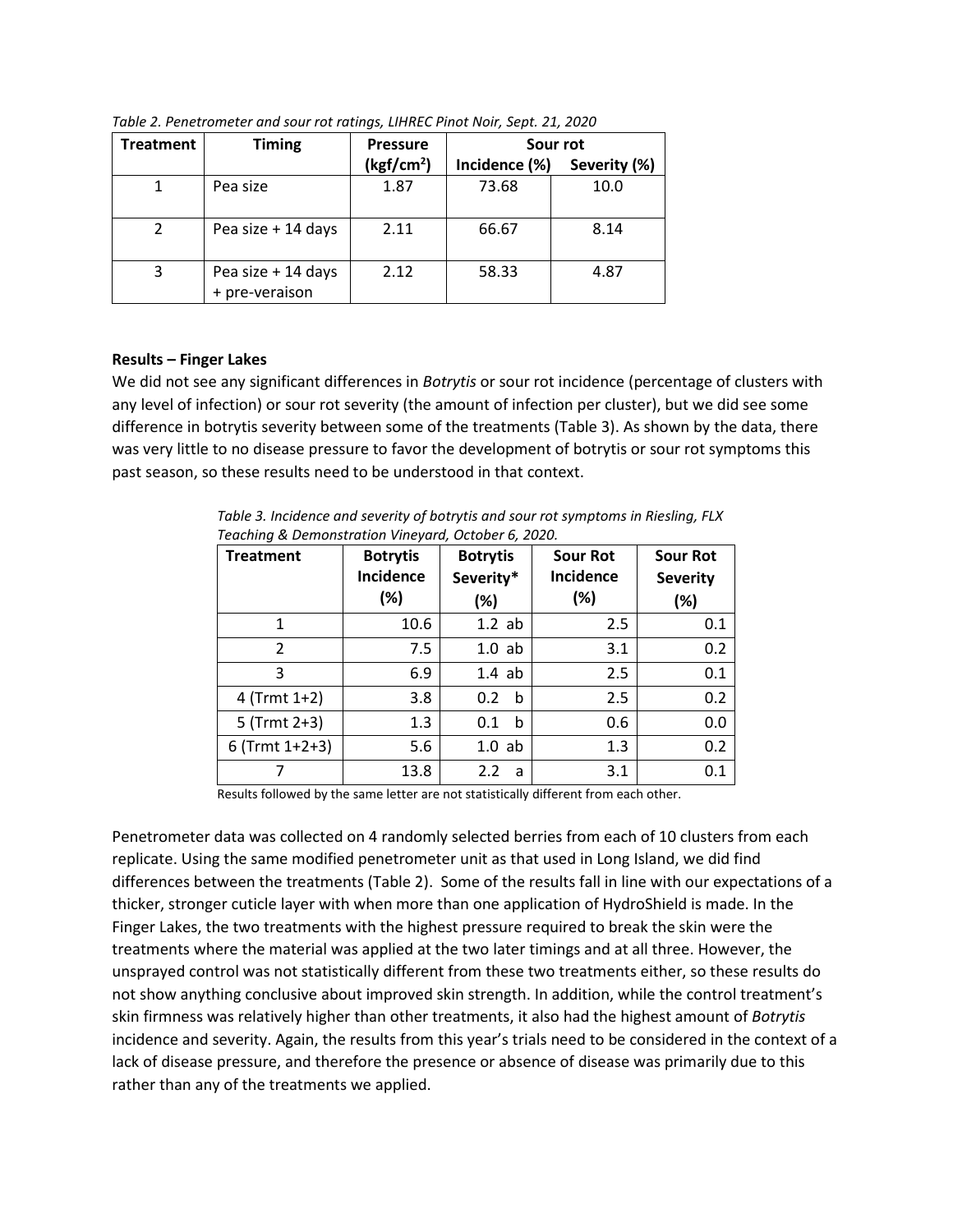As we found in 2019, there was a distinct difference (not measured) between the treated and untreated fruit in skin texture when the fruit was chewed in the mouth, regardless of which treatment we tasted, although fruit that was sprayed later in the season seemed to have a chewier texture compared to that sprayed earlier.

| Table 4. Penetrometer readings; |  |
|---------------------------------|--|
| October 6, 2020                 |  |

| <b>Treatment</b> | <b>Pressure</b><br>(kgf/cm <sup>2</sup> ) |
|------------------|-------------------------------------------|
| 1                | 1.83<br>$\mathsf{C}$                      |
| $\overline{2}$   | 1.93 bc                                   |
| 3                | 2.15<br>a                                 |
| 4                | 1.80<br>$\mathsf{C}$                      |
| 5                | $2.07$ ab                                 |
| 6                | 2.16<br>a                                 |
| 7                | $2.01$ ab                                 |

#### **Conclusion**

In 2019, we measured a reduction in *Botrytis* infection incidence and severity in Pinot noir fruit on Long Island. We could not measure differences in skin firmness in any of the cultivars using penetrometers, however we did note that berry skins from clusters treated with HydroShield were significantly tougher when chewed in the mouth. The trial this year was influenced to some extent by the low disease pressure for rot development, especially for sour rot, which is likely a factor in the results that we saw this year.

Results from other trials in Oregon have indicated that HydroShield

can reduce fruit fly activity in small fruits, including *Drosophila suzukii*, and therefore improve harvestable yields. While we did not see consistent results with the product this past season, we believe that further investigation over more seasons is needed to determine the potential for this product to be a viable tool for management of cluster rots in Eastern vineyards.

### **Acknowledgements**

We wish to thank the NY Wine & Grape Foundation for their generous support of this project and Long Island grape growers for providing matching funds. Many thanks to Vaughn Walton and Clive Kaiser, Oregon State University, for advice and for providing HydroShield.

### **Appendix**

Impact statement: HydroShield, a proprietary oil/wax formulation that purportedly toughens grape berry cuticles, was evaluated for its impact on late season cluster rot and on berry skin firmness. HydroShield reduced Botrytis in two of three plots. From a sensory standpoint, it was apparent that HydroShield toughened the berry skin as it was much harder to bite into the berries.

### *Publications/Presentations*

Suffolk County Agricultural News article, May, 2020 (circ. 330) Finger Lakes Spring Grape IPM Meeting, May 2020 (attendance: 100) Summaries were posted to the CCE-Suffolk County Grape Program website (>2400 hits in 2019) – <http://ccesuffolk.org/agriculture/grape-program> - and the Finger Lakes Grape Program website – [http://flgp.cce.cornell.edu.](http://flgp.cce.cornell.edu/)